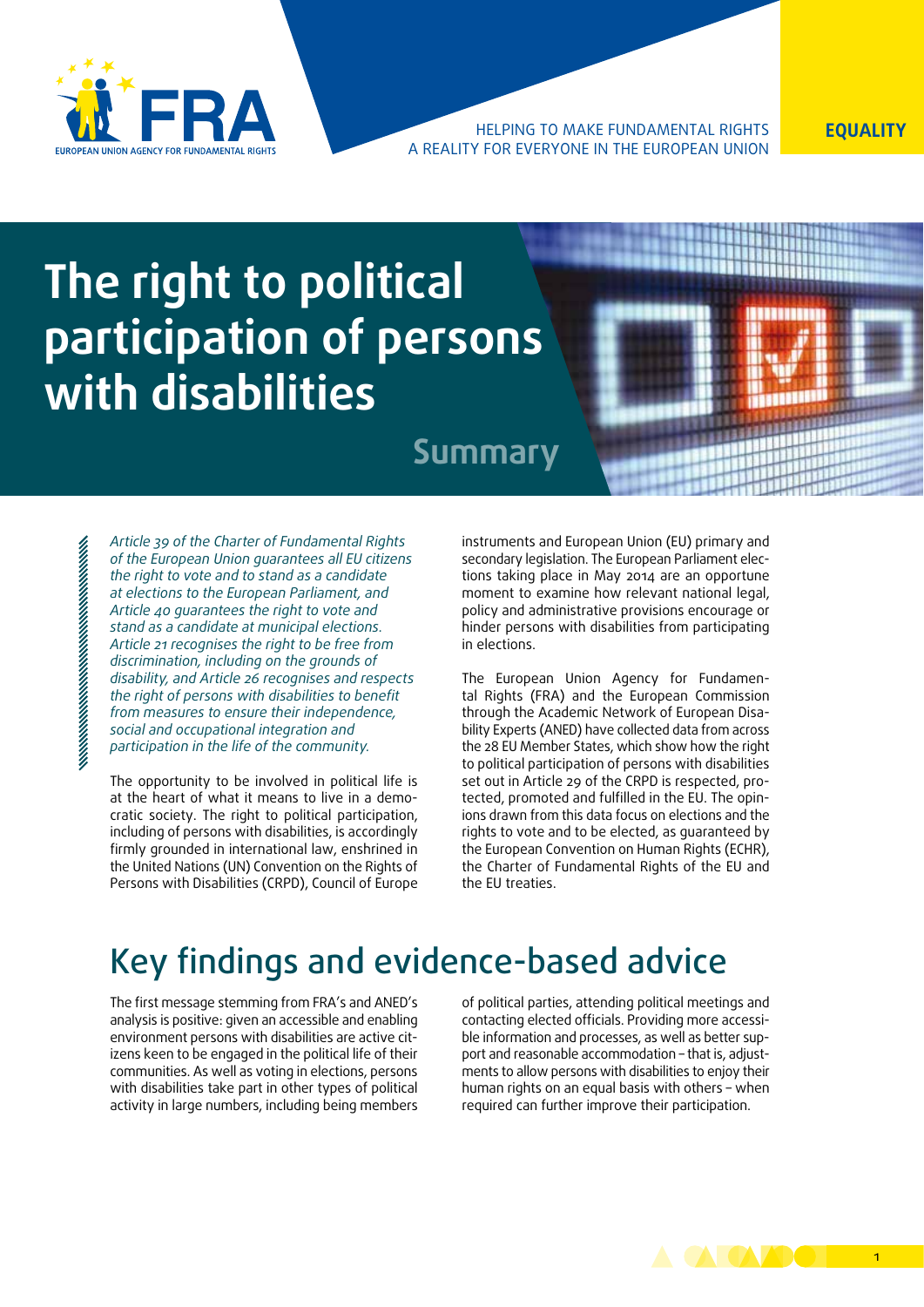A second message is that significant challenges to the realisation of the right to political participation for persons with disabilities remain. Legal obstacles, such as restrictions on the right to vote for some persons with disabilities, and gaps between the promise of law and policy and their actual implementation – for example in the form of inaccessible polling stations or websites – persist. These barriers can exclude persons with disabilities from the opportunity to influence the development and implementation of the laws and policies which shape their daily lives. Addressing these challenges as soon as possible is essential to increasing the legitimacy of public institutions and creating more equitable and inclusive societies in which all members can participate fully.

A third message is that barriers to political participation do not affect all persons with disabilities equally. Those with more severe impairments, as well as people with particular types of impairment – for example, persons with intellectual disabilities – disproportionately face barriers to their participation in the political life. As these individuals are often some of the most isolated and excluded, ensuring that they are able to play a full part in the political process presents a particular challenge for policy makers.

Reflecting the CRDP requirements in this area and drawing on the results of the research, five issues emerge:

- lifting legal and administrative barriers to political participation;
- making voting procedures, facilities and election materials more accessible;

## Evidence base of opinions

The analysis and opinions presented in this summary are based on data collected by FRA and the European Commission-funded Academic Network of European Disability Experts (ANED). The data collection was based on human rights indicators developed by FRA and the European Commission using the 'structure – process – outcome' indicator model devised by the UN Office of the High Commissioner for Human Rights.

- expanding opportunities for participation in political and public life;
- increasing awareness of the right to political participation of persons with disabilities; and
- collecting data to measure the political participation of persons with disabilities.

Detailed information on each of these issues can be found in the report. FRA and ANED have formulated opinions for each of these issues, which suggest concrete measures EU institutions and Member States can take.

## Lifting legal and administrative barriers to political participation

EU Member States have made significant progress in integrating the right to political participation of persons with disabilities into their national legal and policy frameworks.<sup>1</sup> All but three Member States have ratified the CRPD, with relatively few reservations or declarations to key provisions. The remaining three Member States have signed the convention and are taking steps towards ratification.<sup>2</sup> In addition, a number of Member States have developed national strategies or action plans to implement the CRPD, which address the right to political participation in line with the European Disability Strategy 2010-2020. The Committee on the Rights of Persons with Disabilities – the UN treaty body monitoring the CRPD implementation – will formally assess progress in implementing the convention in the EU Member States that have ratified the CRPD, and in the EU itself, through concluding observations to state parties.

FRA and ANED collected information through desk research gathering publically available information in each EU Member State and sent a relatively small number of requests for data to public authorities. The statistical data used in the report was extracted by FRA and ANED from existing EU‑wide social surveys.

The research findings are published in full in the report on *Indicators on the right to political participation of persons with disabilities: human rights indicators* (see 'Further information').

1 See FRA (2013), *Fundamental rights: challenges and achievements in 2012*, Annual Report 2012, Luxembourg, Publications Office; and FRA (2012), *Fundamental rights: challenges and achievements in 2011*, Annual Report 2011, Luxembourg, Publications Office.

2 See Chapters 5 and 10 of FRA (2014), *Fundamental rights: challenges and achievements in 2013*, Annual Report 2013, Luxembourg, Publications Office.

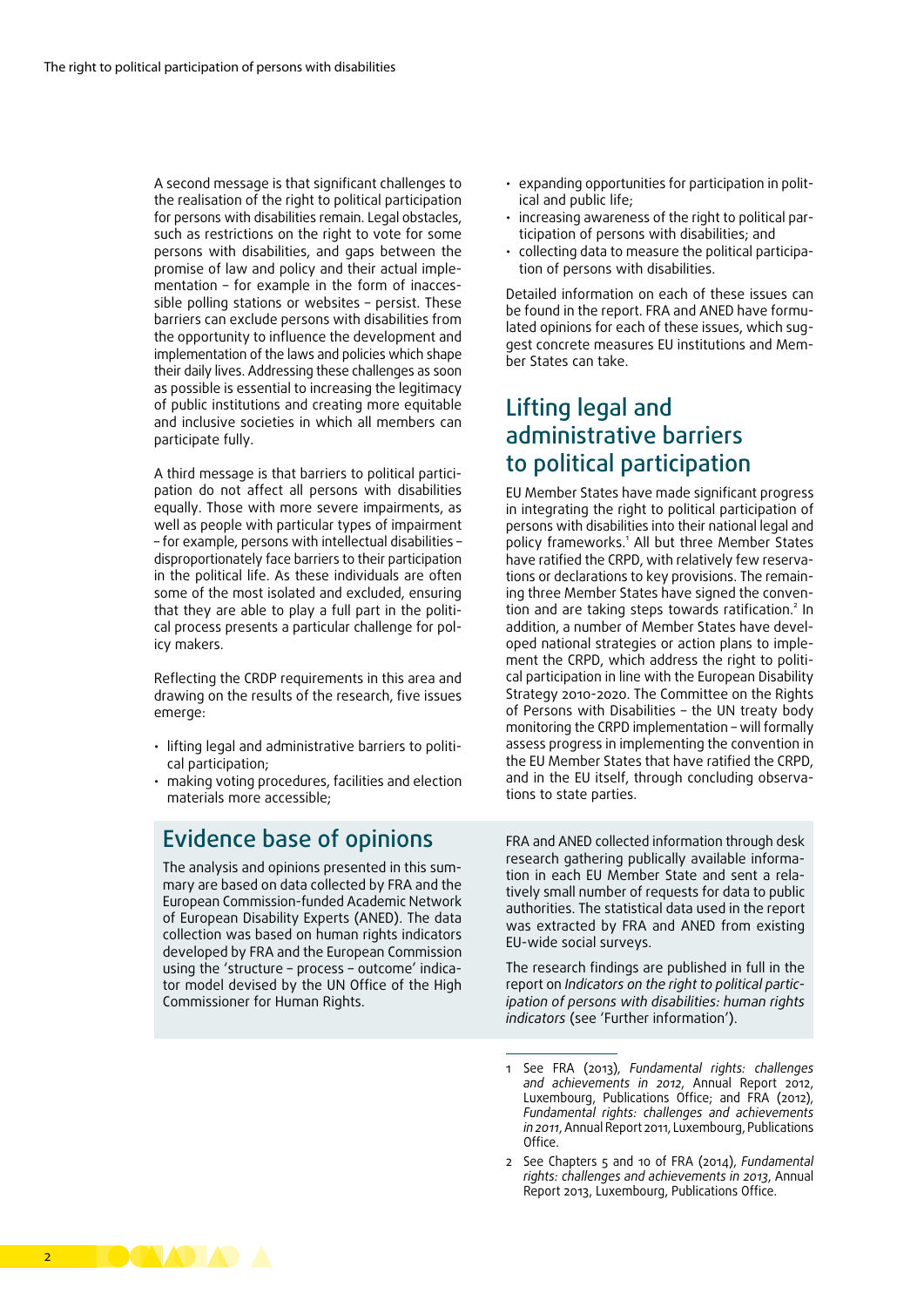The findings of the analysis indicate, however, that legal and administrative barriers continue to prevent some persons with disabilities from participating in political life on an equal basis with others. These barriers concern:

- legal restrictions on the right to vote of some persons with disabilities particularly those with psychosocial or intellectual impairments;
- inaccessible and cumbersome administrative processes which can deprive persons with disabilities of the right to vote; in other words, such processes can discenfranchise persons with disabilities in practice;
- difficulties accessing complaints mechanisms in cases where persons with disabilities face problems in exercising the right to vote.

In terms of legal barriers, the main issue concerns the denial to persons deprived of legal capacity of the right to vote or to stand as a candidate. In the majority of EU Member States, the decision to deprive a person of their legal capacity automatically results in them being barred from voting. Where reforms to grant the power of voting to persons with disabilities have been enacted, they sometimes do not apply to all kinds of elections, since in many EU Member States, different laws apply to different types of elections. Existing concluding observations<sup>3</sup> and the draft general comment on Article 12 of the CRPD<sup>4</sup> make clear the CRPD committee's view that national

legislation depriving people of the right to vote based on a disability, or a proxy such as assessed 'capacity', should be reformed.

Inaccessible administrative processes linked to elections can also hinder persons with disabilities' participation. In some EU Member States, the procedures in place for persons with disabilities to request support or assistance to vote are not accessible. Similarly, persons living in long-term institutions can be disenfranchised by a lack of mechanisms to enable them to vote.

The corollary of the right to vote is the opportunity to make a complaint when the right is not realised. The analysis indicates that people deprived of legal capacity are not legally able to bring complaints related to political participation in a majority of EU Member States. Moreover, instances of judicial and non-judicial complaints mechanisms deciding cases related to the political participation of persons with disabilities could be identified in only about a quarter of EU Member States. As demonstrated by FRA research in other areas, one factor behind the low number of cases reaching complaints mechanisms is likely to be the absence of accessible information about how and where to complain<sup>5</sup>. Individual cases have, however, reached the European Court of Human Rights (ECtHR) and, under the Optional Protocol to the CRPD which allows for individual communications and which 21 EU Member States have currently ratified, the CRPD Committee.



<sup>3</sup> All concluding observations on the CRDP are available at: [http://tbinternet.ohchr.org/\\_layouts/treatybodyexternal/](http://tbinternet.ohchr.org/_layouts/treatybodyexternal/TBSearch.aspx?Lang=en&TreatyID=4) [TBSearch.aspx?Lang=en&TreatyID=4.](http://tbinternet.ohchr.org/_layouts/treatybodyexternal/TBSearch.aspx?Lang=en&TreatyID=4)

<sup>5</sup> See FRA (2009), *EU-MIDIS European Union Minorities and Discrimination Survey. Main Results Report*, Luxembourg, Publications Office, and FRA (2012), *Access to justice in cases of discrimination in the EU – Steps to further equality*, Luxembourg, Publications Office.



<sup>4</sup> UN, Committee on the Rights of Persons with Disabilities (2013), Draft General Comment on Article 12 of the Convention – Equal Recognition before the Law, available at: [www.ohchr.org/EN/HRBodies/CRPD/](http://www.ohchr.org/EN/HRBodies/CRPD/Pages/DGCArticles12And9.aspx) [Pages/DGCArticles12And9.aspx](http://www.ohchr.org/EN/HRBodies/CRPD/Pages/DGCArticles12And9.aspx).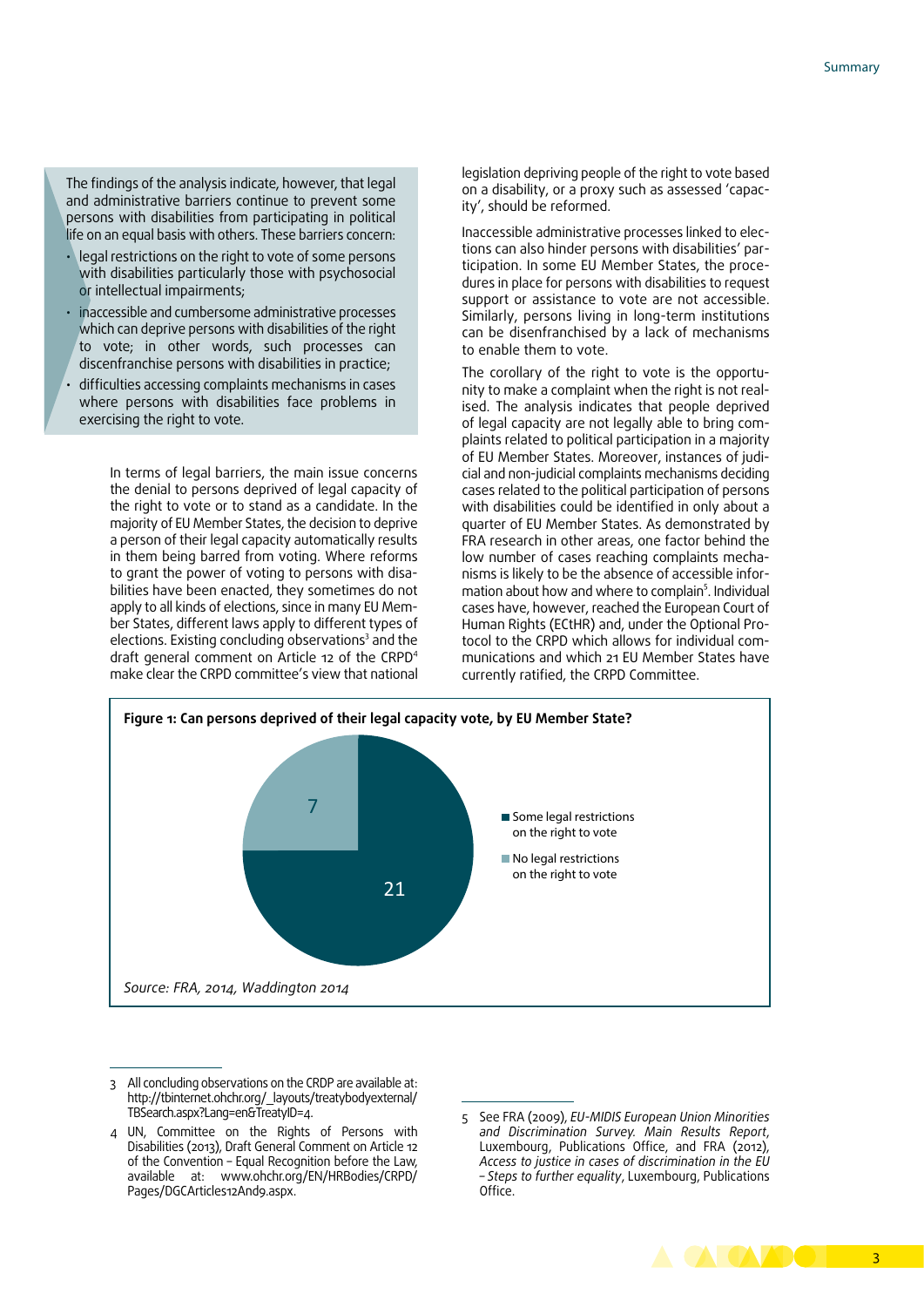### **Opinions**

*The EU has concluded the CRPD, and its law and policies must comply with the EU Charter of Fundamental Rights. The European Commission regularly reports on the implementation of Council Directives 93/109/EC and 94/80/EC which set out detailed arrangements for the exercise of the right to vote and stand as a candidate in elections to the European Parliament and municipal elections. Future reports on the implementation of both directives should include an assessment of whether they are being interpreted in a manner consistent with the right to political participation enshrined in Article 29 of the CRPD.* 

*As shown in FRA's Annual Report covering 2013 and the Disability High Level Group reports since 2010, many EU Member States have in place or are developing national action plans or strategies in the area of disability rights. These policies should include specific measures to promote the political participation of persons with disabilities, along with concrete targets and milestones against which progress in implementing the relevant CRPD provisions can be measured.*

#### **Delinking the right to vote from legal capacity**

*In many EU Member States, the right to vote continues to be linked to legal capacity, so that persons deprived of their legal capacity cannot vote in European Parliament or municipal elections. FRA's 2010 report on The right to political participation of persons with mental health problems and persons with intellectual disabilities, updated in subsequent FRA Annual Reports, found that some Member States will need to reform their legislation to meet the CRPD standards. In line with the concluding observations of the CRPD Committee, EU Member States should amend national legislation depriving people of the right to vote based on a disability, or a proxy such as assessed 'capacity'.* 

*As stated in the European Disability Strategy 2010–2020, the European Commission is promoting the conformity of Member State legislation on legal capacity with the CRPD. This could continue to take place through the High Level Group of Experts on disability where EU Member State representatives can share experiences of developing and implementing legal reforms in this area.*

#### **Removing administrative barriers**

*National public authorities should ensure that the requirement to register to vote or for reasonable accommodation does not result in persons with disabilities being excluded from elections. Actions in this regard could include measures ensuring that the registration process is accessible by redesigning relevant websites in line with EU standards EN 301549, which is in line with internationally recognised accessibility standards (e.g. the World Wide Web Consortium's Web Content Accessibility Guidelines (WCAG) 2.0 AA), and by making information available in alternative formats such as easy-to-read, large print or braille.*

*Persons living in long-term institutions who cannot reach a polling station should be enabled to vote through alternative forms of voting. These voting methods must ensure the secrecy of the vote and that persons with disabilities can make a free choice of candidate or party to support without undue influence from others.*

#### **Making complaints procedures effective**

*Complaints mechanisms, both judicial and non-judicial, should be made more accessible for persons with disabilities. One important step would be to lift restrictions on the right of persons deprived of legal capacity to bring complaints independently of their guardian. However, measures should also be taken to make sure that information about how and where to complain is accessible to all persons with disabilities through the production of information materials in different formats. This information should be distributed via support and advocacy organisations for persons with disabilities, including disabled persons organisations (DPOs).*

*Finally, as outlined in the 2011 FRA report* Access to justice in Europe: an overview of challenges and opportunities *and the 2012 FRA report* Access to justice in cases of discrimination in the EU: steps to further equality*, allowing civil society organisations (CSOs), including DPOs, to bring claims to court could be an important step to enforcing political rights. Strict rules relating to legal standing often prevent CSOs from taking a more direct role in litigation in cases of fundamental rights violations.*

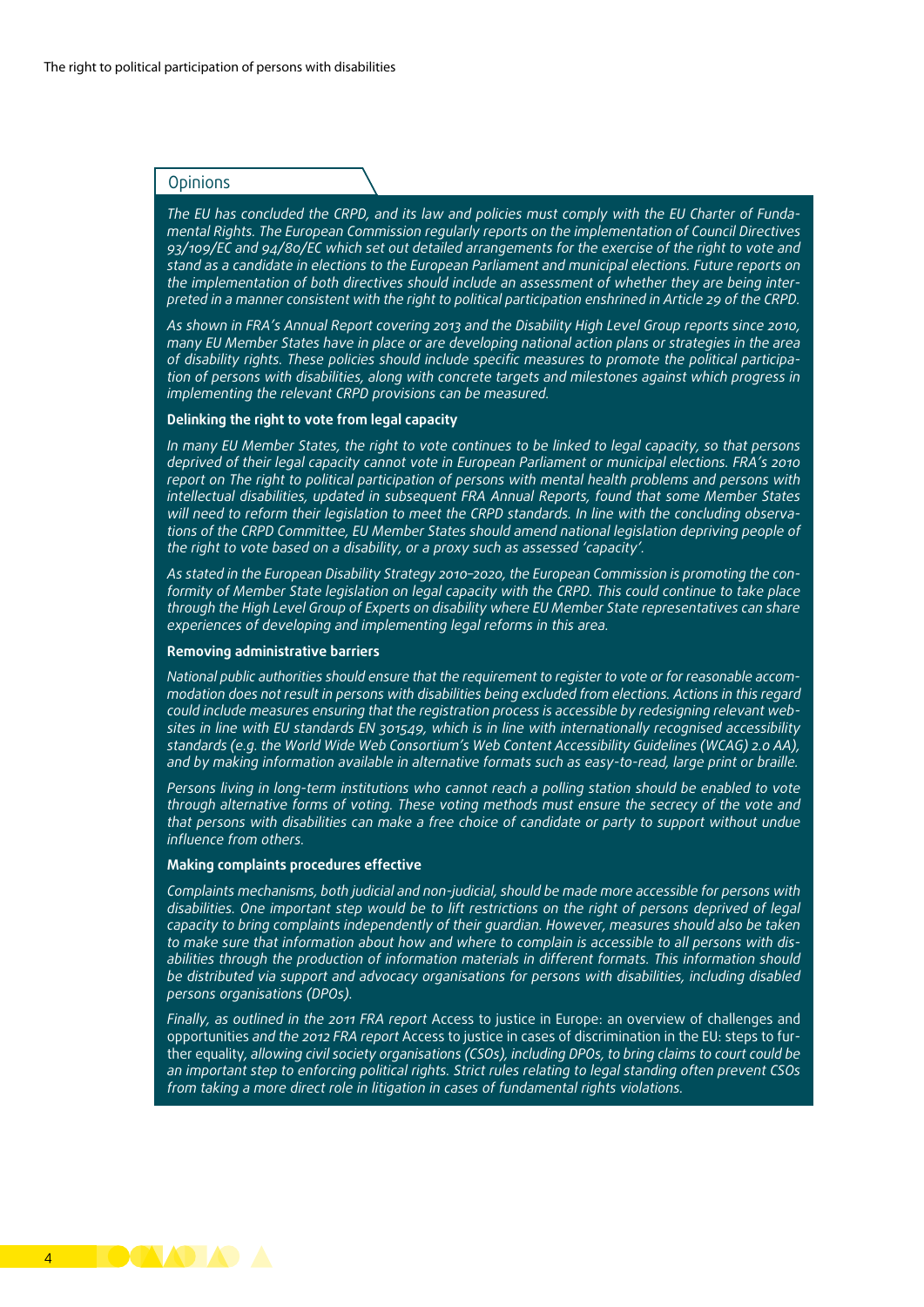## Making voting procedures, facilities and election materials more accessible

As regards accessibility standards, most EU Member States have them in place for the construction and renovation of public buildings, while around half have them for polling stations. Many EU Member States have also established legal accessibility requirements for information providers over the internet and the broadcast media, although in a large number of cases these requirements only apply to public information providers. In most EU Member States, electoral legislation requires that assistance in voting is available to persons with disabilities, although in some this is only available to persons with physical or sensory impairments.

> Most Member States have accessibility standards in place for the construction and renovation of public buildings, while around half have accessibility standards for polling stations. It is very difficult, however, to assess the extent to which these standards are properly implemented, due to a lack of robust and comparable data on the accessibility of bulidings in practice. The absence of data means it is not possible to determine the proportion of polling stations, or public buildings, which are accessible to persons with disabilities. Moreover, even where data is available, its reliability is undermined by a lack of consistent criteria for assessing accessibility and a focus on the needs of persons with

physical impairments to the exclusion of other persons with disabilities.

An important part of enhancing accessibility is the provision of reasonable accommodation. While electoral legislation in most EU Member States requires that assistance in voting is available to persons with disabilities, in some this is only available to persons with physical or sensory impairments. Moreover, it is not always possible for the person with a disability themselves to choose who they would like to assist them.

Being involved in electoral processes is contingent on access to information, commonly through radio, television and the internet, as well as printed material. As with the built environment, many EU Member States have established legal accessibility requirements for providers of information over the internet and the broadcast media, although in a large number of cases these requirements only apply to public information providers. In practice, however, the existing data show that election-related media remain largely inaccessible to persons with disabilities. In most Member States, the official website to provide instructions for voting and information on candidates does not state that it meets the World Wide Web Consortium's Web Content Accessibility Guidelines (WCAG) 2.0 AA<sup>6</sup> standard for internet accessibility, although most have taken some steps to make the information more accessible. While there has been an increase in the availability of subtitling that makes television programmes providing election information more accessible to many people with hearing impairments, the availability of audio description or national sign language interpretation is less widespread.



6 World Wide Web Consortium (W3C) (2008), Web Content Accessibility Guidelines (WCAG) 2.0, W3C Recommendation, 11 December 2008, available at: [www.w3.org/TR/2008/REC-WCAG20-20081211.](www.w3.org/TR/2008/REC-WCAG20-20081211)

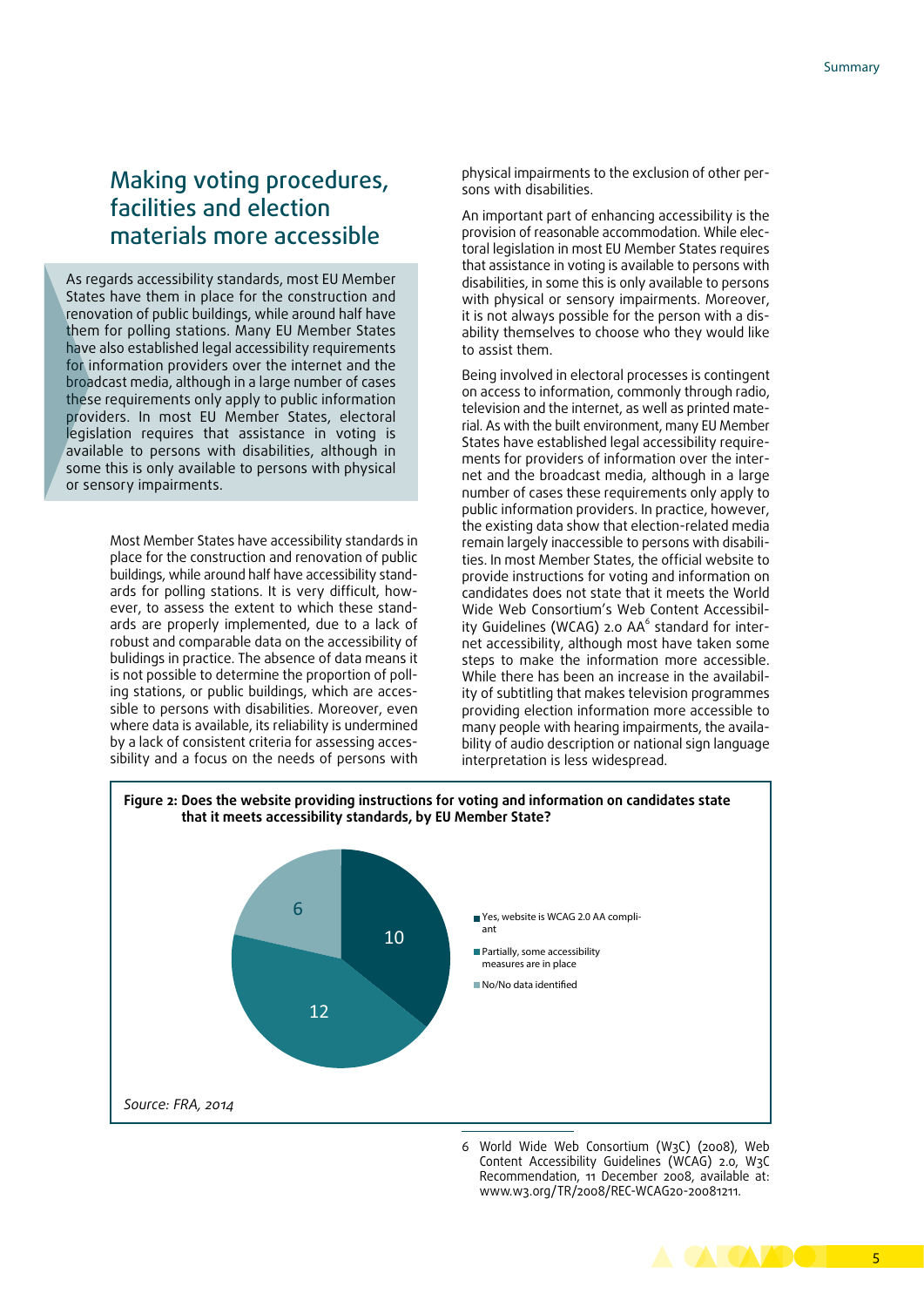It is important that political parties, as primary vehicles for policy making at all levels of government, make their campaign material accessible to persons with disabilities. Examples of party manifestos in accessible formats were identified in half of the EU Member States but with a lack of consistency; in a number of Member States only one or two parties provided information in accessible formats, and then often only in a format suitable for certain types of impairment. Significantly, commitments by the pan-European political parties to produce their campaign materials for the European Parliament elections in 2014 largely stemmed from campaigns by disabled persons organisations (DPOs) to increase the accessibility of elections.

#### **Opinions**

*Although legal accessibility standards are in place in many EU Member States, measuring the accessibility of the environment is hindered by a lack of common EU criteria setting out what constitutes an accessible building. In keeping with their responsibilities under Article 9 (2) (a) of the CRPD, state parties – both the EU and the Member States – should develop, promulgate and monitor the implementation of minimum standards and guidelines for the accessibility of facilities and services open or provided to the public, including public authority buildings. These criteria should encompass the accessibility needs of all persons with disabilities, not just those with physical impairments. The European Commission continues to support and supplement national activities, including through the second phase of the Standardisation Mandate M/420 on accessibility to the built environment.*

*Where persons with disabilities require support to vote, the law should provide for assistance in voting by a person of their choice. Such assistance should be available to all persons with disabilities, at their request.*

*EU Member States should encourage media providers to increase the accessibility of their output. Websites should be designed in line with EU accessibility standard EN 301549, while media outputs can be made more accessible through subtitles, sign language interpretation and audio descriptions, preferably following EU standards. To achieve this, Member States could consider strengthening legal and policy measures on media accessibility, for example by setting measurable targets for accessibility and broadening the scope of existing legislation to cover private as well as public providers. The EU can facilitate this process by supporting the implementation of the Audiovisual Media Service Directive which prompts Member States to encourage media service providers to ensure that their services are made more accessible to people with visual or hearing impairments.* 

*In the run up to elections, communication material which provides instructions for voting and information on candidates should offer clear explanations in simple language, and be easily available in different formats. Member States should also ensure that funding is available for the provision of accessible information throughout the electoral process.*

*Political parties should provide their manifestos and other campaign materials in alternative formats, which reflect the needs of persons with different types of impairments including easy-to-read, videos with subtitles or sign language interpretation, braille and large print. Political parties can also increase the opportunities for persons with disabilities to participate in their activities by taking steps to make their events more accessible, for example by checking the accessibility of meeting places and providing sign language interpretation.*

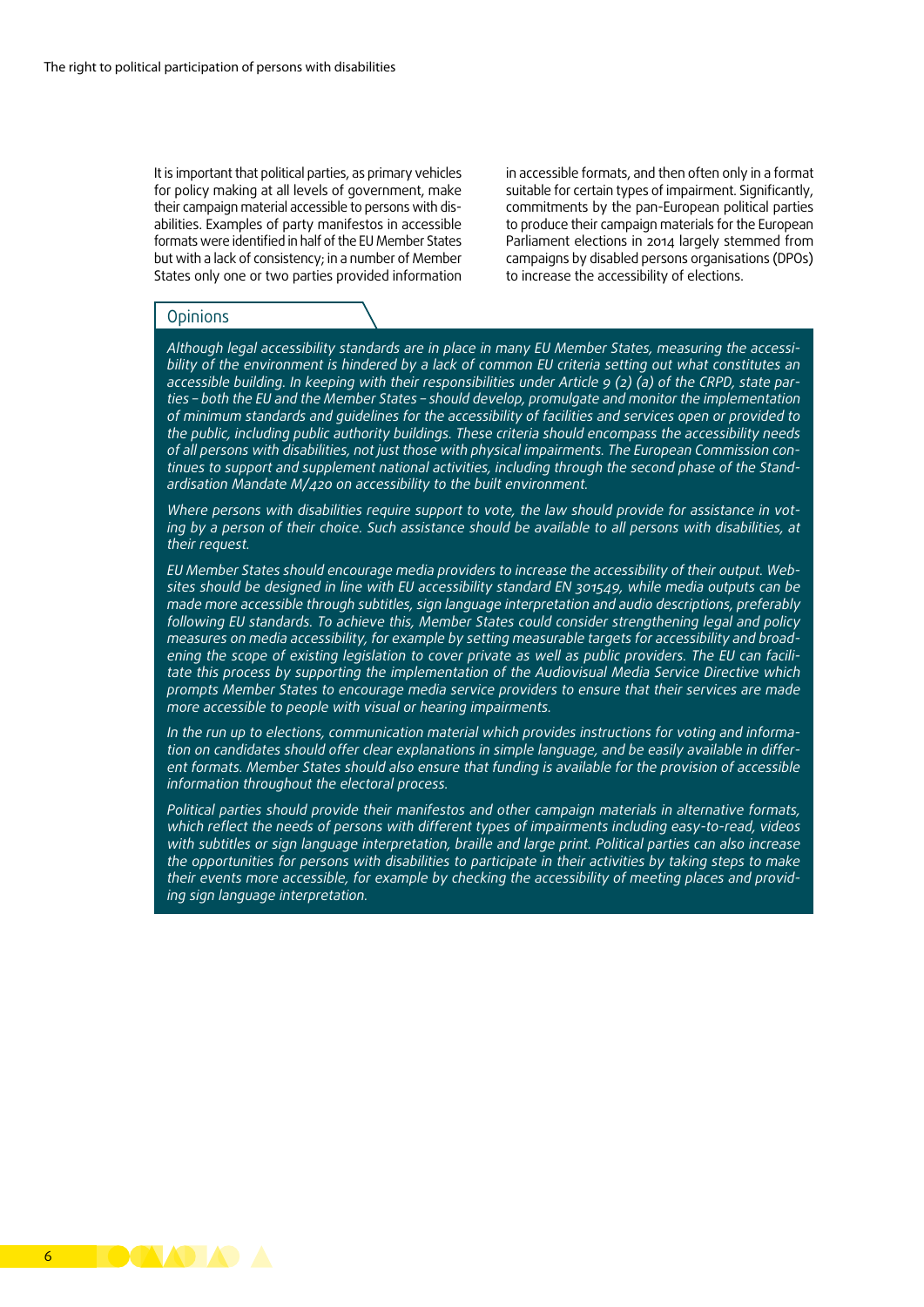## Expanding opportunities for participation in political life

The active involvement of persons with disabilities, including through their representative organisations, in policy development and law making has not yet been formalised as a requirement or put in practice in all EU Member States. Moreover, there is little information about the number of elected officials who identify as having a disability.

> The research also examines the opportunities given to persons with disabilities and their representative organisations to participate in political life more broadly, beyond voting and elections.

> Closely consulting and actively involving persons with disabilities, through their representative

organisations, in policy development and law making is an obligation under the CRPD; yet, it is not formalised as a requirement or systematic practice in all EU Member States. The analysis shows that DPOs are increasingly being consulted and involved by public authorities as they take steps to implement the CRPD – a Europe-wide promising practice that should be expanded and deepened further. There is great scope to engage organisations of persons with disabilities in reviewing and resolving the challenges outlined in this report.

An important indication of the opportunity for persons with disabilities to participate in public life is the number of persons with disabilities elected to public office. This research shows, however, a lack of clear evidence about the extent to which people with disabilities have been able to take advantage of the opportunity to be elected to the European Parliament, national parliaments, or to municipal governments.

#### **Opinions**

*EU Member States and the EU institutions should closely engage persons with disabilities, including through their representative organisations, in decision-making processes concerning issues relating to persons with disabilities. To this end, Member States and EU institutions should strengthen existing mechanisms for involving DPOs, including by setting up advisory or consultation bodies. These should include a significant proportion of DPOs reflecting different groups of persons with disabilities. Representatives of persons with disabilities should be full members of such bodies, on an equal basis with others, and should be provided with the necessary resources in a way that supports them to participate in a meaningful way without compromising their independence.*

*Member States and the EU institutions should ensure that opportunities to participate in consultation processes concerning the development of law and policy affecting persons with disabilities are clearly and widely publicised using accessible communications. Member States should ensure that DPOs can provide input in other formats such as braille or easy-to-read. Public hearings and committee meetings discussing proposed legislation should be made accessible through, for example, the removal of physical barriers and the provision of sign language interpreters.*

*Schemes to ensure that candidates or prospective candidates have the same opportunities to run for elected office as others should be considered by EU Member States. These could include financial and other support to account for the additional resources persons with disabilities may need to campaign effectively, as well as steps to remove physical and other obstacles which impede access to buildings*  where political activities take place. Once in office, elected officials with disabilities should be provided *with the reasonable accommodations required to allow them to carry out their tasks on an equal basis with others.*

*Reasonable accommodations tailored to the needs of the specific individual may be necessary even in an environment that is accessible. Making these accommodations requires information on the needs of elected officials. Such data collection must, however, comply with legally established safeguards to ensure confidentiality and respect for the privacy of persons with disabilities.*

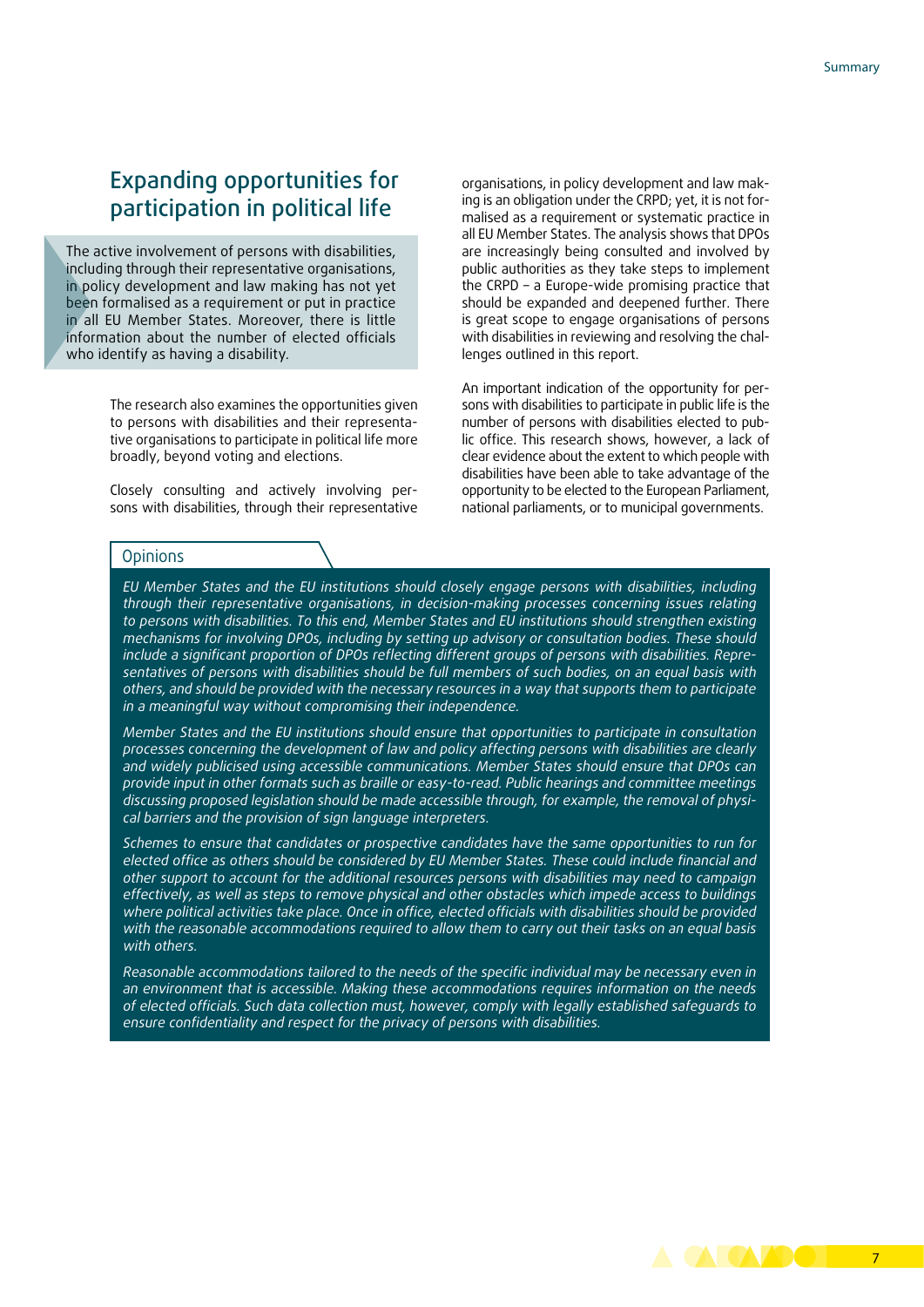## Increasing awareness of the right to political participation of persons with disabilities

The FRA and ANED analysis shows a lack of training and awareness raising efforts for important actors, such as election officials, political parties, public authorities and media providers on how to fulfil the right of persons with disabilities to political participation. In addition, the capacity of relevant actors to meet the needs of persons with disabilities needs to be built up.

> To ensure that rights become a reality there is a need for public officials and other key personnel to be well informed on disability equality in general, as well as core CRPD principles such as accessibility and the duty to provide reasonable accommodation. The data show that training for election officials which covers non-discrimination on the grounds of disability, accessibility and reasonable accommodation is not required by law in all but one EU Member State. DPOs play a major part in raising awareness among public authorities of the rights of persons with disabilities, and can continue to do so through the further development of consultation mechanisms at all levels of government.

> The importance of raising awareness is not restricted to public authorities and other actors involved in elections. It is also essential that persons with disabilities themselves, particularly those with more severe impairments who are often most excluded from political life, are aware of the right to vote and participate in political life. Once aware of these rights, persons with disabilities can then more effectively identify themselves practices and procedures which prevent them from fulfilling these rights.

> Alongside awareness-raising, building up the capacities of relevant actors to meet the needs of voters with disabilities is an important activity. The data on the accessibility of information and campaign materials suggest a need to increase the capacity of political parties and media organisations to make their outputs more accessible. Similarly, the inaccessibility of polling stations and public authority buildings indicates a need to increase the capacity

of relevant public authorities to check implementation of building regulations on accessibility, as well as to develop detailed and standardised guidelines for assessing building accessibility in practice.

### **Opinions**

*EU Member States should take concrete steps to develop the capacity of public authorities to monitor effectively the implementation of building regulations concerning accessibility ensuring that adequate resources are allocated to bodies responsible for ensuring compliance with accessibility requirements. The European Commission should assist this process by continuing to support the development of EU standardised guidelines for assessing the accessibility of buildings, taking into account the needs of all persons with disabilities.*

*Member States should ensure that election authorities as well as officials charged with supervising elections at the local level receive comprehensive training on non-discrimination on the grounds of disability, accessibility and reasonable accommodation. The training should also cover the respective national legal provisions regarding the provision of assistance to persons with disabilities during voting, as well as the procedures for requesting assistance or support. To ensure that training addresses the barriers experienced by persons with disabilities, DPOs should be involved in its design and implementation, including through joint initiatives by election authorities and DPOs.*

*Member States should undertake activities to increase awareness among persons with disabilities about the electoral process. This can be achieved through citizenship education projects to educate persons with disabilities about their political rights, as well as the development of self-advocacy groups. Awareness-raising activities should also cover long-term institutions where persons with disabilities live.*

*To increase the capacity of political parties and media organisations to make their outputs accessible for persons with disabilities, Member States could develop – in conjunction with DPOs – practical guidelines on how to produce accessible manifestos, communication materials and broadcasts.*

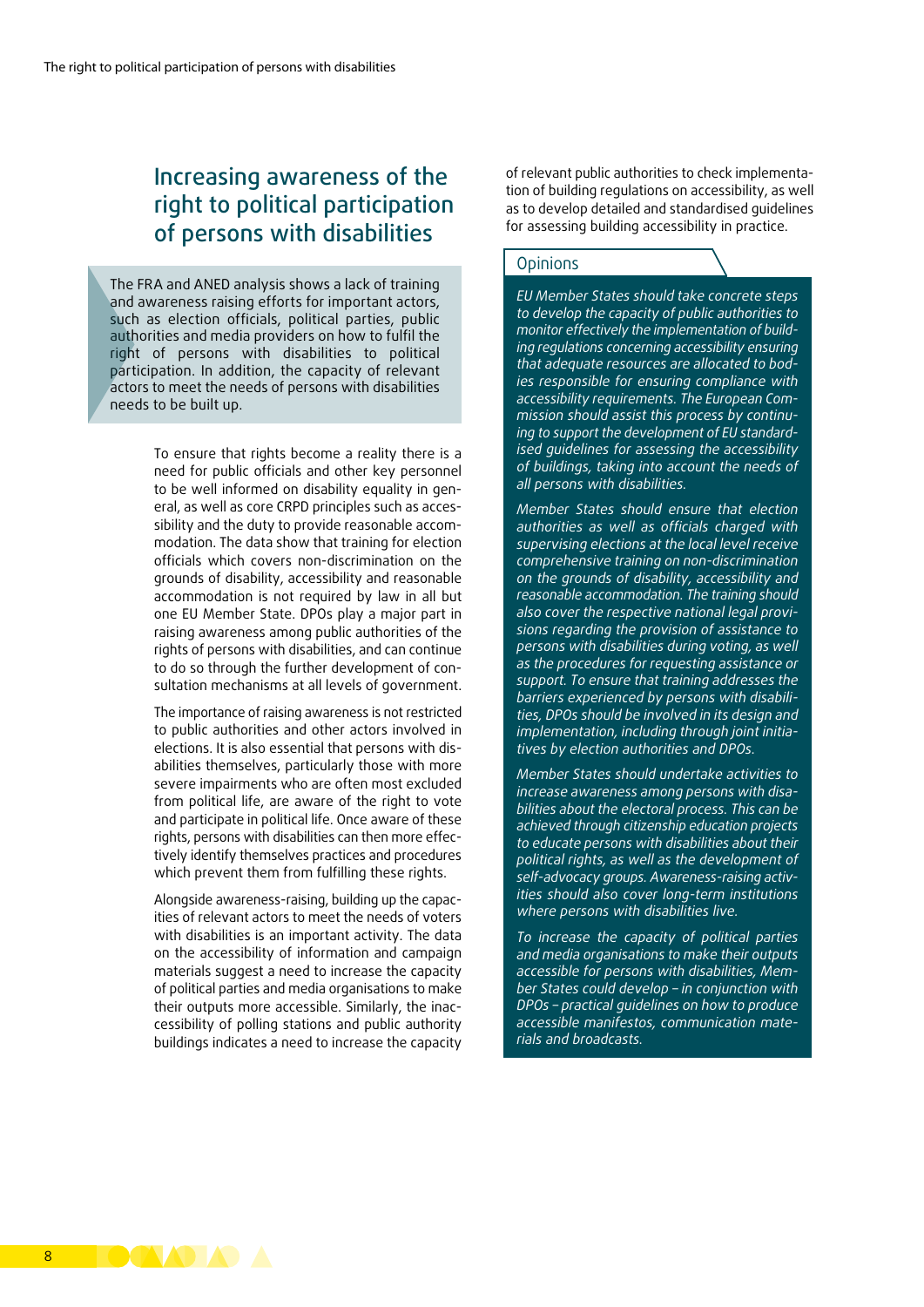## Collecting data to measure the political participation of persons with disabilities

The research was based on existing data collected from publicly available sources in the 28 EU Member States. The data collection process and analysis revealed three key issues:

- a lack of systematic data collection;
- an absence of standards and guidelines for measuring accessibility, especially in a way that can yield comparable results across the EU;
- concerns about existing methodologies for capturing the experiences of persons with disabilities.

Overall, the research demonstrates that it is not yet possible to assess accurately the situation of the political participation of persons with disabilities in the EU due to a lack of reliable and comparable data. Little systematic data is collected at the Member State or the EU level about persons with disabilities' experiences of taking part in elections.

Even where data was available, the lack of a common understanding of disability and the absence of harmonised EU standards for assessing accessibility made cross-country comparison difficult. Frequently, existing data focuses on the situation for persons with physical impairments and does not include other persons with disabilities who may face less visible barriers to political participation.

Collecting reliable and accurate statistical data regarding the experiences of persons with disabilities is challenging. The *de facto* exclusion of certain persons with disabilities – for example persons living in institutions or persons who do not communicate through verbal speech – from current surveys underlines the need to improve the existing methodological arsenal and provide adequate resources to ensure that targeted, disaggregated and comparable data accurately and reliably captures their experiences. Efforts to this end are already being undertaken globally by the Washington Group on Disability Statistics, in which the FRA

and the European Commission participate, and at EU level by Eurostat among others. FRA will continue to engage with the European Commission, ANED and relevant actors to support the improvement of relevant data collection.

#### **Opinions**

*In keeping with their obligations under Article 31 of the CRPD, the EU and the Member States should undertake to collect appropriate information, including statistical and research data, to enable them to formulate and implement policies to give effect to the provisions of the convention relating to political participation.*

*Reflecting the actions outlined in the European Disability Strategy 2010–2020 and the social inclusion objective of the EU 2020 strategy, the European Commission should work to harmonise information on disability collected through EU social surveys (EU Statistics on Income and Living Conditions, Labour Force Survey ad hoc module, European Health Interview Survey), with regular collection of comparable data on barriers to the social inclusion of persons with disabilities, including political participation.*

*To ensure that data is comparable across the EU, EU institutions and the Member States could work together to develop commonly agreed guidelines for measuring the fundamental rights situation of persons with disabilities. This could start with further developing common guidelines for measuring accessibility.*

*EU institutions with a mandate to collect data should support and supplement Member States' efforts to collect statistics and data that reflect the barriers which prevent persons with disabilities from participating fully in political and public life. This should include the further development and implementation of data collection methodologies which are inclusive of all persons with disabilities, including those with more severe impairments.*

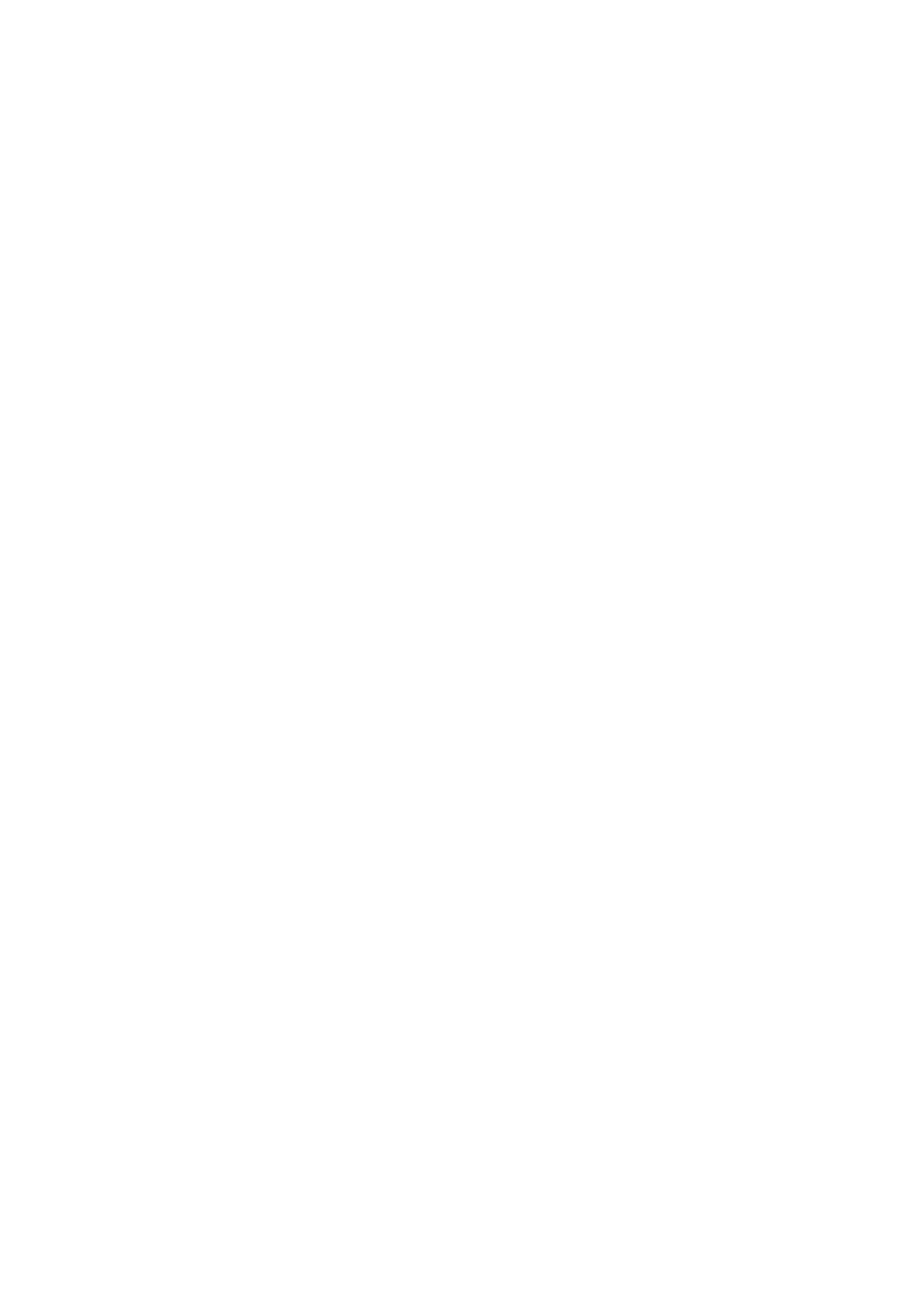These five FRA reports provide further analysis of issues relating to the rights of persons with disabilities, in particular of persons with mental health problems and of persons with intellectual disabilities.